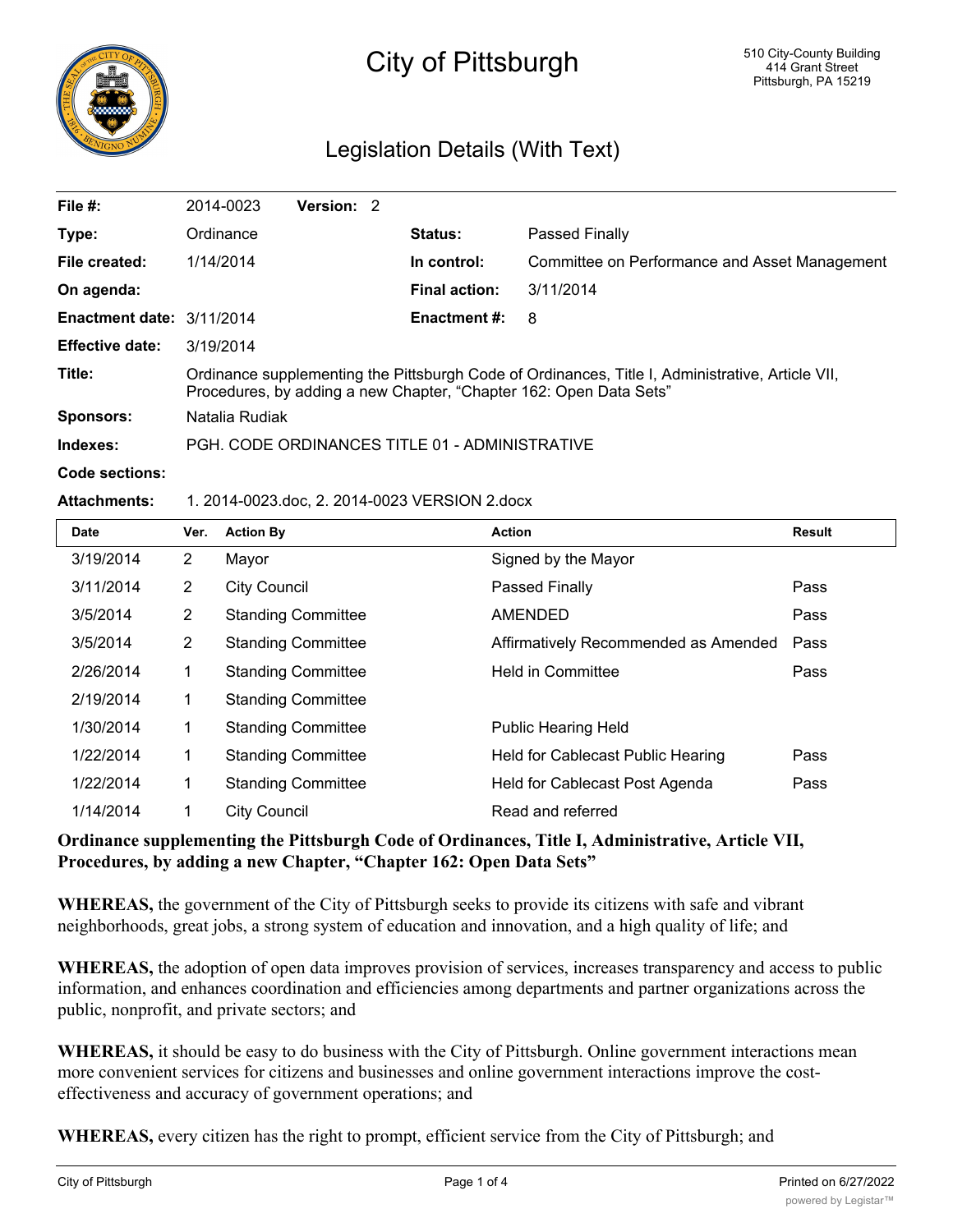**WHEREAS,** by publishing structured standardized data in machine-readable formats, the City of Pittsburgh seeks to encourage the local software community to develop software applications and tools to collect, organize, and share public data in new and innovative ways; and

#### **WHEREAS, The Greater Pittsburgh region shares common infrastructure, economy, and history, so sharing information freely and collaboratively will bring greater success for all area municipalities and citizens. The City of Pittsburgh seeks to be a leader and convener in our region around issues of data sharing and best practices; and**

**WHEREAS,** in commitment to the Spirit of Open Government, the City of Pittsburgh will consider public information to be open by default and will proactively publish data and data containing information, subject to the requirements and non-discretionary limitations upon the disclosure of data as set forth in the Pennsylvania Sunshine Act, 65 Pa. C.S. §§701 *et seq*., the Pennsylvania Right-To-Know Law (RTKL), 65 P.S. §§67.101 *et seq*., and any other applicable state or federal law or regulation.

### **NOW, THEREFORE, BE IT PROMULGATED**

#### **Chapter 162: OPEN DATA SETS**

**§ 162.01 DEFINITIONS.** As used in this legislation, the terms below shall have the following definitions:

(a) "Open Data" means any "public record" as defined by the RTKL which could be made available online using Open Format data, as well as best practice Open Data structures and formats when possible. Open Data also may include exempt records which can be disclosed to the public pursuant to the Mayor's discretion as set forth in Section 506(c) of the RTKL. See 65 P.S. §67.506(c). **The City may publish any subset of Open Data per the discretion of the Open Data Management Team.** To the extent that Open Data does not include a particular public record or any exempt record potentially subject to access pursuant to Section 506(c) of the RTKL, nothing in this ordinance shall be construed to preclude an individual from separately submitting a RTKL request for that record.

(b) "Open Data Report" is the annual report of the Open Data Management Team, which shall (i) summarize and comment on the state of Open Data availability in the City of Pittsburgh departments from the previous year; (ii) provide a plan for the next year to improve online public access to Open Data and maintain data **detail and** quality. The Open Data Management Team shall present an initial Open Data Report to the Mayor and Council within 180 days of the enactment of this legislation.

(c) "Open Format" is any widely accepted, nonproprietary, platform-independent, machine-readable method for formatting data, which permits automated processing of such data and is accessible to external search capabilities.

(d) "Open Data Portal" means the internet site established and maintained by or on behalf of the City of Pittsburgh.

(e) "**Open Data Management Team" means a group consisting of representatives from each Department within the City of Pittsburgh. Members of the Open Data Management Team shall be recommended by Department Directors and the Chief of Innovation and Performance. The Chair of the City Council Committee on Performance and Asset Management shall also be a member of the Open Data Management Team. The Open Data Management Team shall be chaired by the Chief of Innovation and Performance that is responsible for coordinating implementation of an Open Data Policy and creating the Open Data Report.** "Open Data Management Team" means a group consisting of representatives of each Department within the City of Pittsburgh and members appointed by Pittsburgh City Council and chaired by the Chief Performance and Innovation Officer that is responsible for coordinating implementation of an Open Data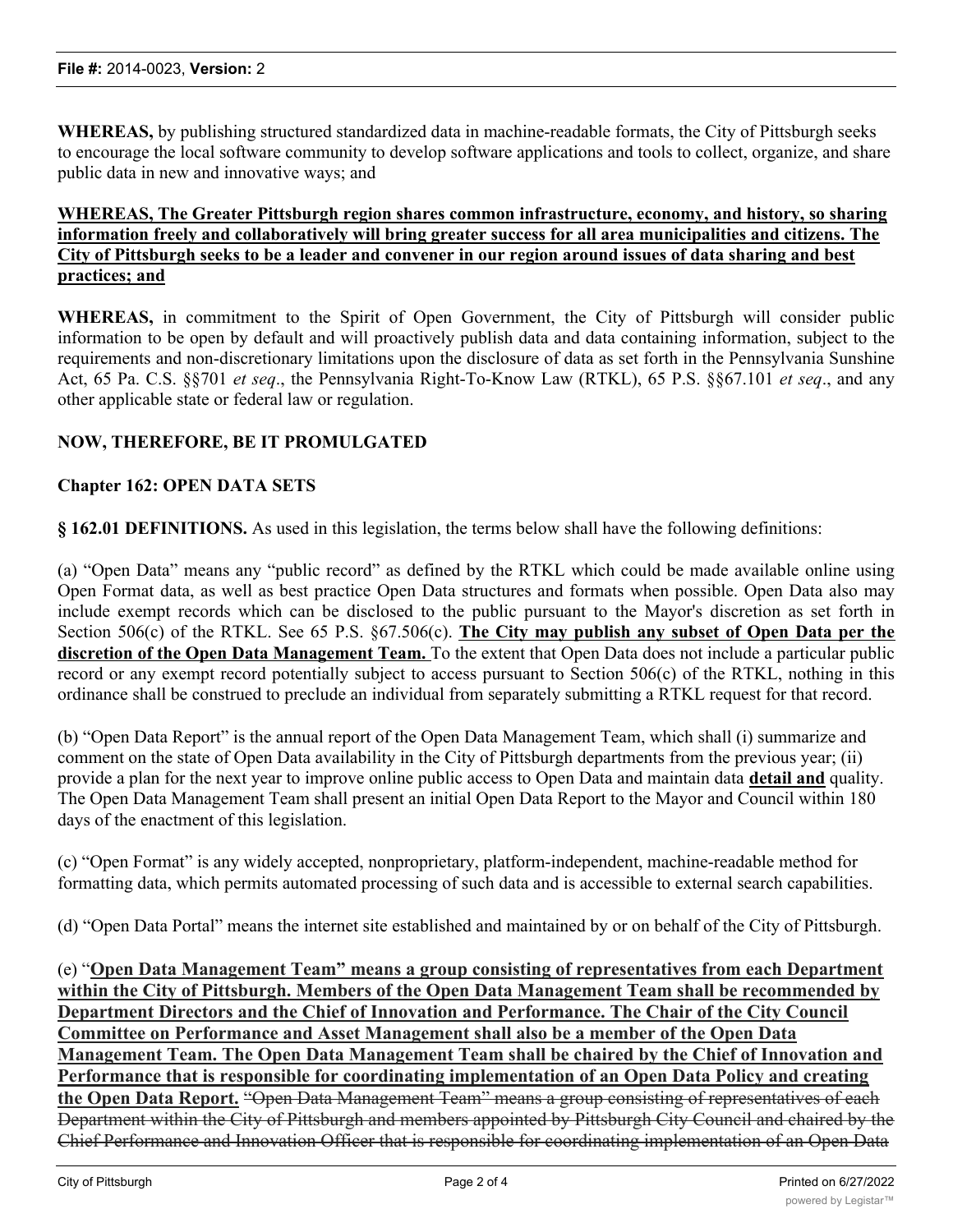#### **File #:** 2014-0023, **Version:** 2

Policy and creating the Open Data Report.

(f) "Department" means any City of Pittsburgh department, office, administrative unit, commission, board, advisory committee, authority, or division, including City Council.

(g) "Data Catalogue" means a comprehensive list of information possessed, controlled, or managed by a "Department" that includes information about each dataset as determined by the Open Data Management Committee **Team**.

#### **§ 162.02 OPEN DATA PORTAL.**

(a) The Open Data Portal shall serve as the authoritative source for Open Data provided by the City of Pittsburgh.

(b) Any Open Data made accessible on the City of Pittsburgh's Open Data Portal shall use an Open Format.

#### **§ 162.03 OPEN DATA MANAGEMENT TEAM.**

(a) The Chief Performance and **of** Innovation **and Performance** Officer (CPIO) will work with the head of each Department to identify a Data Coordinator in each Department. Data Coordinators will serve as members of an Open Data Management Team facilitated by the CPIO and the Department of Innovation and Performance. The Open Data Management Team will work to establish a robust, nationally recognized, platform that addresses digital infrastructure and Open Data.

(b) The Open Data Management Team will develop an Open Data management policy that will adopt prevailing Open Format standards for Open Data, and develop agreements with regional partners to publish and maintain Open Data that is open and freely available while respecting the requirements and non-discretionary limitations upon disclosure of data as set forth in the Sunshine Act, the RTKL and any other applicable federal or state law or regulation.

**(c) The Open Data Management Team shall develop a licensing agreement for published information that shall ensure the unrestricted use and redistribution of public information by all parties, while providing that information used to generate reports or applications must be made available in-kind.**

**(d) The Open Data Management Team shall develop policies to amend existing procurement, contracting, or planning processes to create new defaults and requirements for IT systems and databases to ensure that open data requirements are included in new systems as they are being planned.**

**(e) The Open Data Management team shall establish and publish a timeline for the completion of the aforementioned actions. The timeline shall designate a date for publishing an initial group of "Pilot" datasets, as well as a schedule for further disclosures.**

**§ 162.04 DEPARTMENT OPEN DATA CATALOGUE.**